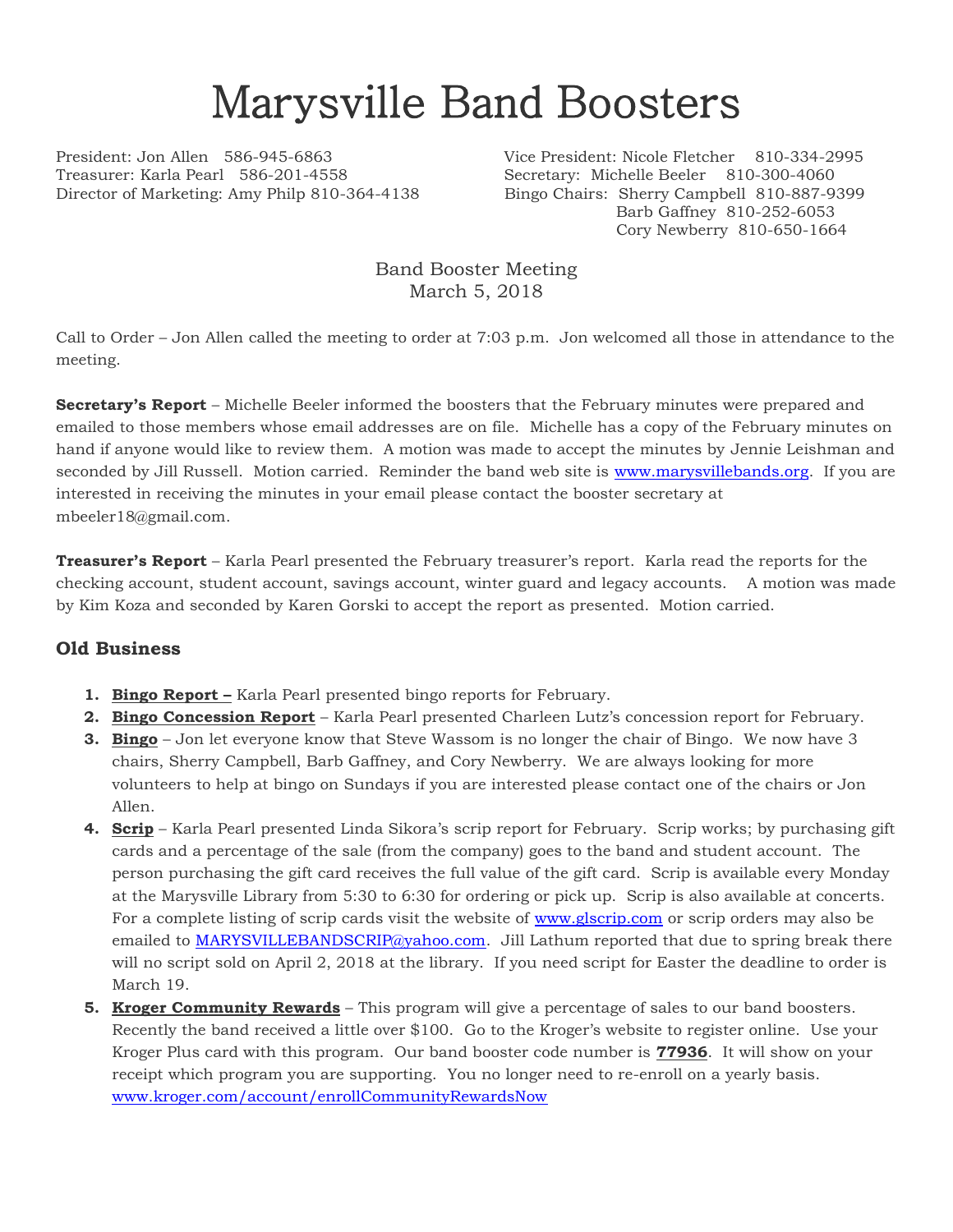- **6. Goodsearch.com** Kristin Sawdon explained the [www.goodsearch.com](http://www.goodsearch.com/) and [www.goodshop.com](http://www.goodshop.com/) programs. Use [www.goodsearch.com](http://www.goodsearch.com/) for your search engine and the band receives a penny for every search. Use [www.goodshop.com](http://www.goodshop.com/) for your shopping and the band will receive a percentage of your purchases. You must link to Marysville Viking Regiment Booster Club on the tool bar. We make the most money from Goodshop. Kristin stated the band earned \$90 in 2015, \$110 in 2016 & \$152 in 2017.
- **7. Student Accounts** –Nothing to report this month.
- **8. Winter Guard –** Guard members Emily Holloway & Emily Koppel were at the meeting to speak and presented the trophies they earned on Sunday at Stoney Creek. Varsity guard received 2<sup>nd</sup> place with a 67.98 and Junior guard place 1st with a 62.34. Friends and Family will be April 6 at 6:00p.m. in the Middle school gym. We were also informed that Keith Burn's mother passed last week. Our condolences go to Keith.
- **9. Dinner Auction** Jill Russell thanked everyone for all their help to make the event a success. Approximately \$12,000 was raised.

## **New Business**

- **1.** Geranium Sale Nicole Fletcher and Kristin Sawdon are the chairs. Nicole informed everyone that the sale will be from March 14-April 11. The order forms and money need to be turned in on April 12. Delivery will be May 10. Prices will remain the same as last year. A new item an "annual combo container" is being added this year. It will sell for \$13.00 with \$5.00 going into the student's account.
- **2. Bowling Fundraiser** Jon Allen stated that Cory Newberry will chair the Bowling Fundraiser.
- **3. Jimmy's Frozen Custard** April 30<sup>th</sup> will be the next Jimmy's Frozen Custard fundraiser from 5:00 8:00 p.m. The band receives a percentage of the sales and no forms are necessary.

## **Band Director's report**

- **1. MSBOA State Concert Band Festival** –Mr. Duso stated that we are hosting the event on April 26, 27, 28, 2018 at the High School. We are in need of about 50 volunteers to make this successful. Volunteers are needed for Concessions, Guides, Stage set up crew, Parking lot duty, Percussion Equipment crew, 3 tables constructed for the judges, and Signs. Dinner will be provided for the judges. If you are interested in volunteering please sign up on "Sign Up Genius".
- **2. MSBOA HS Band Festival**  The festival is being held at Anchor Bay High School. Concert band performs on Thursday, March 8 at 4:50 p.m. and Symphonic band performs Saturday, March 10 at 1:45 p.m.
- **3.** MSBOA Middle School Band Festival was held last week and the 7<sup>th</sup> grade band and the 8<sup>th</sup> grade band each received straight 1's.
- **4. JH Solo and Ensemble Festival** Mr. Duso stated that we are hosting the event on April 21, 2018 from 8:00 – 2:00 at the Middle School. We are set with volunteers for this event.
- **5. Band Tour 2019** Mr. Duso is in need of volunteers for tour. If you are interested he needs to know who you are and would like you to attend booster meetings and you will need a background check. No one chaperones their own child. If you are interested in chaperoning you can sign up on "Sign Up Genius". The majority vote from the last meeting was for the 5 night bus trip. Hotel will be the Embassy Suites Hotel. There will be "NO" early release of students from the tour. Tour begins on March 19, 2019 after school. Tour officially ends at 10:00 p.m. on March 25, 2019.